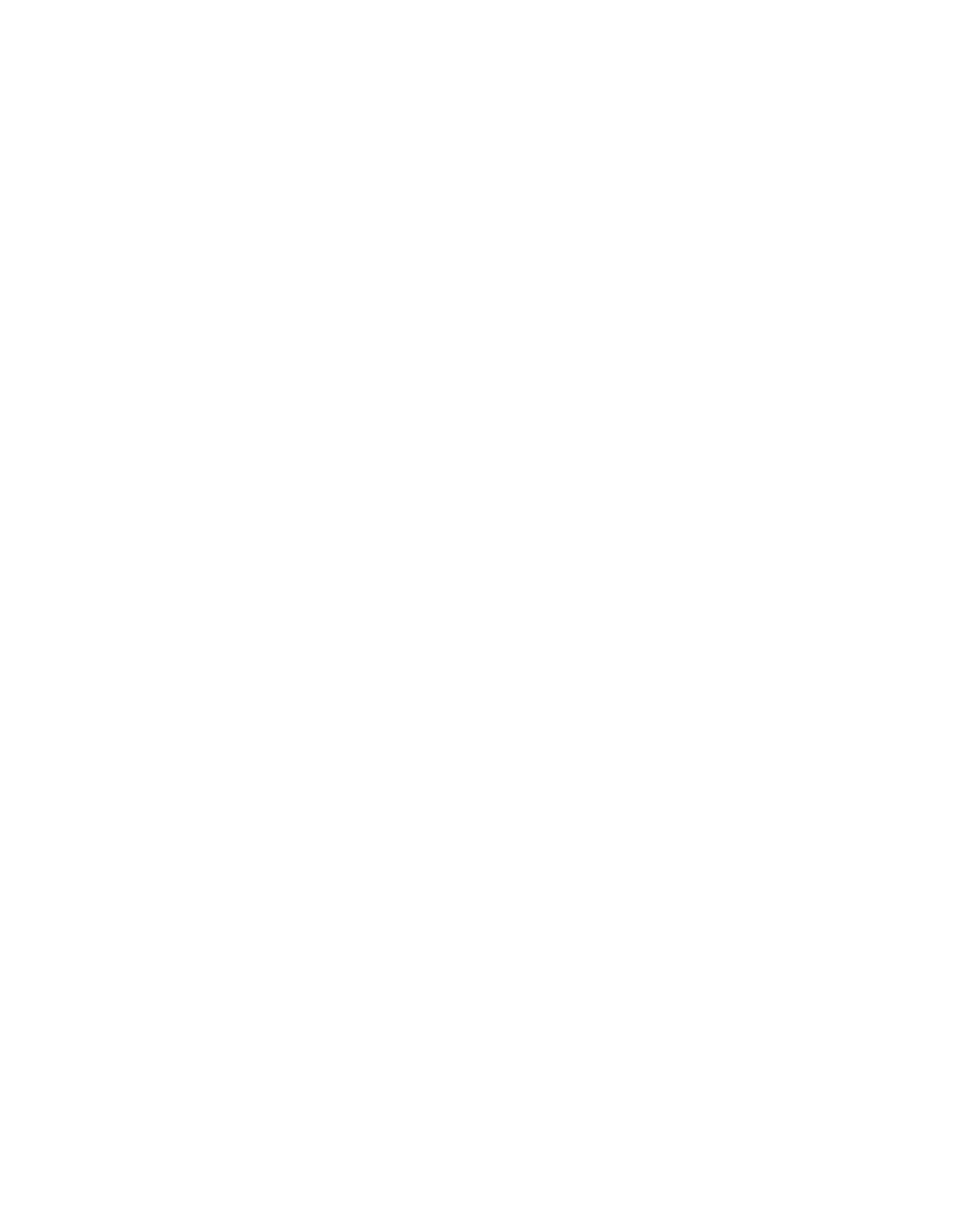

### **Figure A-1 – Decision Tool Software - Introduction Page**



File: 404-0355-01 NCHRP Project 06-16 Phase II– Decision Tool, Purchase Specification and Quality Assurance Monitoring Program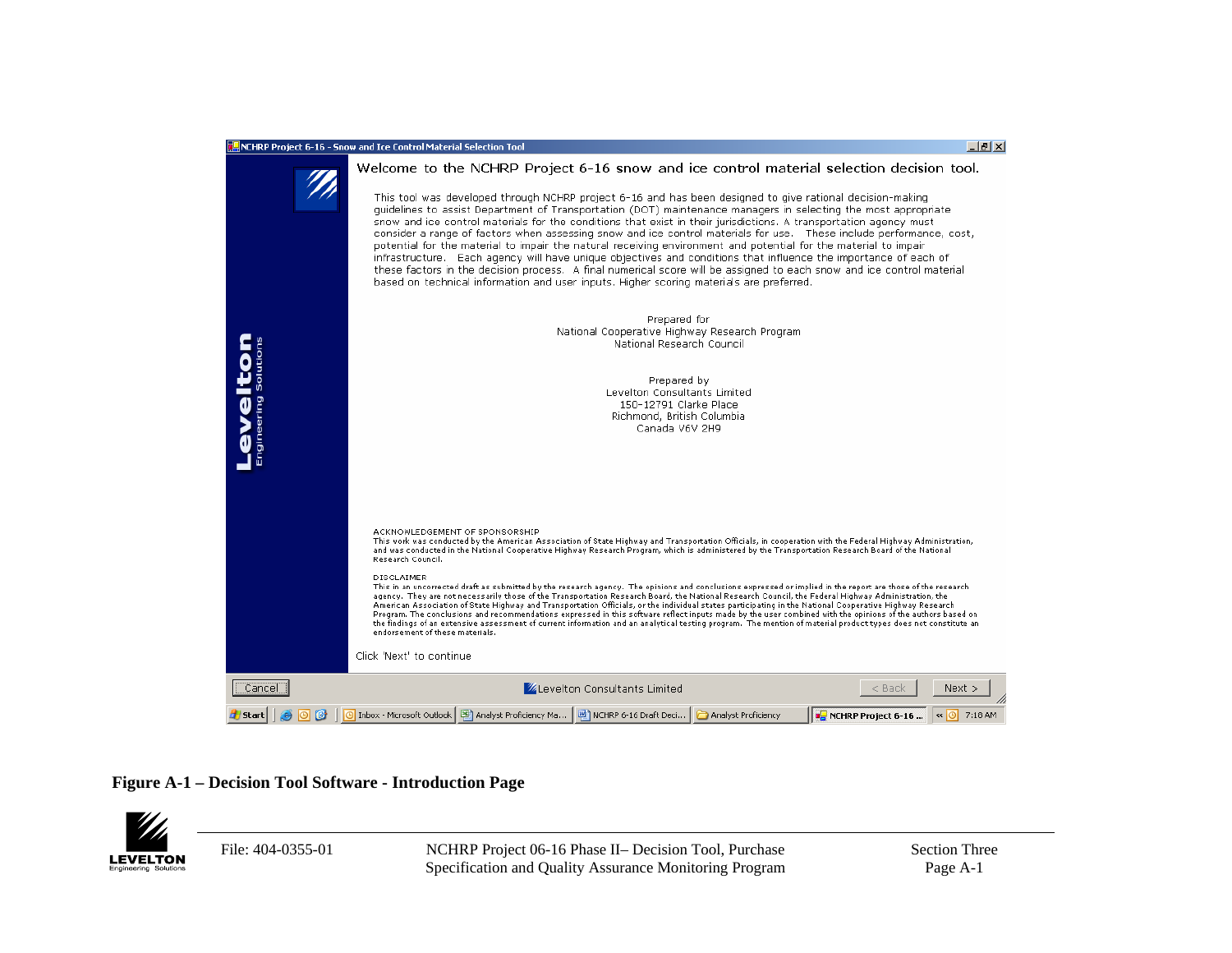#### **DE** NCHRP Project 6-16 - Snow and Ice Control Material Selection Tool

### Enter agency and temperature information

Input the xth percentile (85th is recommended) cold winter temperature experienced in the maintenance area. This will be based on an assessement of historic winter pavement temperatures. Air temperatures may be used if pavement temperature is not available.

| Cancel            |                                      | ZLevelton Consultants Limited | $8$ Back | Next |
|-------------------|--------------------------------------|-------------------------------|----------|------|
|                   |                                      |                               |          |      |
|                   |                                      |                               |          |      |
| Based On          | $\blacktriangleright$<br>Pavement    |                               |          |      |
| Percentile<br>85  | $\overline{\phantom{a}}$             |                               |          |      |
| Scale             | Fahrenheit                           |                               |          |      |
| Temperature       | 10.00                                |                               |          |      |
| -Temperature      |                                      |                               |          |      |
|                   |                                      |                               |          |      |
|                   |                                      |                               |          |      |
| Country           | USA                                  |                               |          |      |
| Zip / Postal Code | 12345                                |                               |          |      |
| State / Province  | State                                |                               |          |      |
| City              | Anytown                              |                               |          |      |
| Street            | 12345 67th Street                    |                               |          |      |
| Address           |                                      |                               |          |      |
| Date              | 6/1/2005<br>$\overline{\phantom{a}}$ |                               |          |      |
| Assessor          | John Doe                             |                               |          |      |
|                   | Region 1                             |                               |          |      |
| Maintenance Area  |                                      |                               |          |      |

**Figure A-2 – Decision Tool Software - Agency and Temperature Information** 



File: 404-0355-01 NCHRP Project 06-16 Phase II– Decision Tool, Purchase Specification and Quality Assurance Monitoring Program  $-10|X|$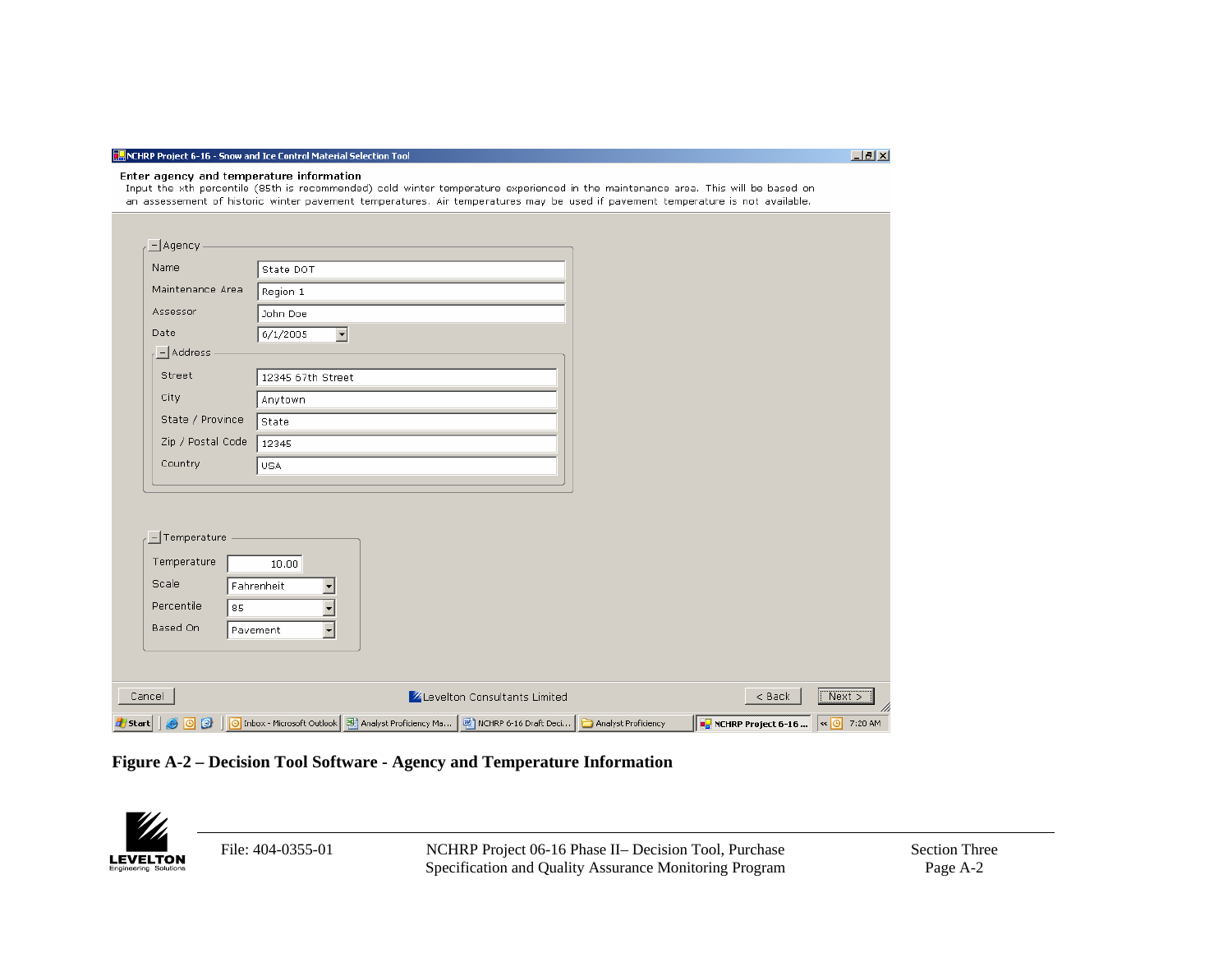#### **DE** NCHRP Project 6-16 - Snow and Ice Control Material Selection Tool

#### Prioritize agency objectives

.<br>Prioritize agency objectives using percentages for Cost, Performance, Environmental Impact and Infrastructure Impact. The sum of these priorities must equal 100%. Prioritize the Enviromental Impact and Infrastructure Impact subcategories using percentages.

|                          | Objective    | <b>Priority</b> | <b>Operational Objective</b><br>$\Delta$                                                                                                                                                                               | <b>Priority</b> |          |
|--------------------------|--------------|-----------------|------------------------------------------------------------------------------------------------------------------------------------------------------------------------------------------------------------------------|-----------------|----------|
| Cost                     |              | 25.00           |                                                                                                                                                                                                                        |                 |          |
| Performance              |              | 25.00           |                                                                                                                                                                                                                        |                 |          |
| 白 Environmental Impact   |              | 25.00           | Air Quality                                                                                                                                                                                                            | 27.00           |          |
|                          |              |                 | Aquatic Life                                                                                                                                                                                                           | 20.00           |          |
|                          |              |                 | Drinking Water                                                                                                                                                                                                         | 20.00           |          |
|                          |              |                 | Soil                                                                                                                                                                                                                   | 0.00            |          |
|                          |              |                 | <b>Terrestrial Fauna</b>                                                                                                                                                                                               | 13.00           |          |
|                          |              |                 | Vegetation                                                                                                                                                                                                             | 20.00           |          |
|                          |              |                 | Environmental Impact Sub Item Total*                                                                                                                                                                                   | 100             |          |
| i- Infrastructure Impact |              | 25.00           | Concrete Corrosion                                                                                                                                                                                                     | 30.00           |          |
|                          |              |                 | Concrete Degration                                                                                                                                                                                                     | 20.00           |          |
|                          |              |                 | Metal Infrastructure                                                                                                                                                                                                   | 28.00           |          |
|                          |              |                 | Vehicles                                                                                                                                                                                                               | 22.00           |          |
|                          |              |                 | Infrastructure Impact Sub Item Total*                                                                                                                                                                                  | 100             |          |
|                          | Grand Total* | 100             |                                                                                                                                                                                                                        |                 |          |
|                          |              |                 |                                                                                                                                                                                                                        |                 |          |
|                          |              |                 |                                                                                                                                                                                                                        |                 |          |
|                          |              |                 |                                                                                                                                                                                                                        |                 |          |
|                          |              |                 |                                                                                                                                                                                                                        |                 |          |
|                          |              |                 |                                                                                                                                                                                                                        |                 |          |
|                          |              |                 |                                                                                                                                                                                                                        |                 |          |
|                          |              |                 |                                                                                                                                                                                                                        |                 |          |
|                          |              |                 |                                                                                                                                                                                                                        |                 |          |
|                          |              |                 | * All totals must equal 100 before you can proceed to the next step<br>It is required that the Performance category priority not be less than 25%. It is recommended that the Aquatic Life subcategory priority not be |                 |          |
|                          |              |                 |                                                                                                                                                                                                                        |                 |          |
|                          |              |                 |                                                                                                                                                                                                                        |                 |          |
| less than 25%.<br>Cancel |              |                 | Levelton Consultants Limited                                                                                                                                                                                           |                 | $<$ Back |

**Figure A-3 – Decision Tool Software - Agency Objectives** 

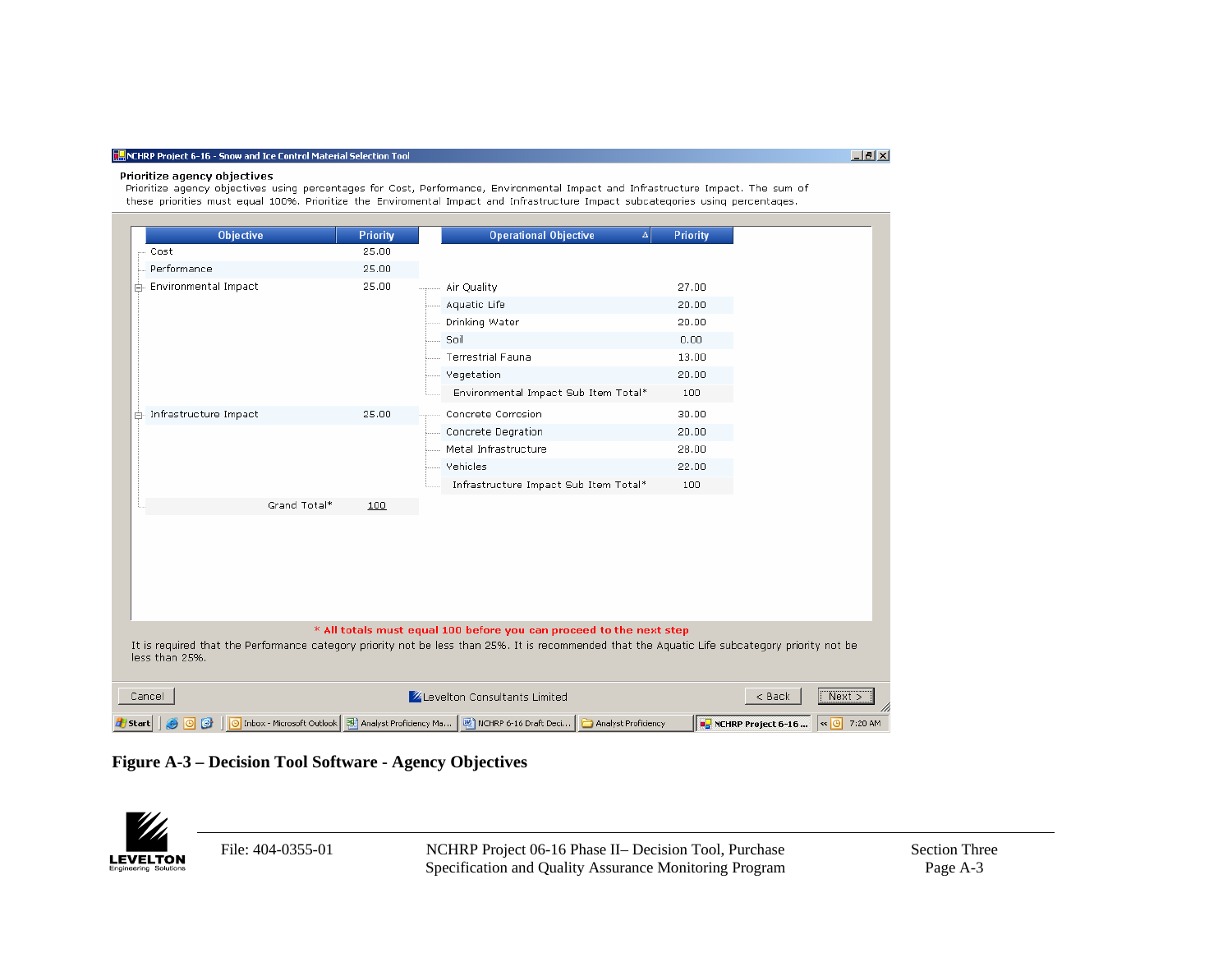Identify one snow and ice control strategy material combination for assessment

#### This step establishes the material selection for subsequent assessment. Only primary materials will be selected. For example, if deicing with a solid is selected, only NaCl, CaCl2, MgCl2 and CMA will be assessed. Leave all boxes unchecked to assess all materials. **Name Strategy Check One NaCl** CaCl<sub>2</sub> MgCl<sub>2</sub> **CMA** KA **OrganicMatterFromBiomass Abrasives** Solid Only  $\overline{P}$  $\overline{P}$  $\overline{P}$ Deicing  $\Box$ P. Liquid Only  $\Box$  $\mathsf P$  $\mathsf{P}% _{\mathsf{P}}$  $\mathsf{P}$  $\mathsf P$  $\mathbb S$ P. Pre Wet Solid  $\Box$  $P, S$  $\mathbb S$  $\mathbb S$ s  $\mathbb S$ s Solid Only  $\Box$  $\mathsf{P}$ P  $\mathsf{P}$ Anti Icing P Liquid Only  $\mathsf{P}$ P  $\mathsf{P}$  $\mathsf{P}% _{\mathsf{P}}$  $\mathbb S$  $\Box$ p. s Pre Wet Solid  $\mathbb S$ п  $P, S$  $\mathbb S$  $\mathbb S$ s Abrasive Only  $\Box$ P Abrasive Use  $\mathsf{P}% _{\mathrm{H}}\left( \mathsf{P}\right)$ Pre Wet Abrasive  $\Box$ s S s s S s  $P = Primary$ ,  $S = Secondary$ ZLevelton Consultants Limited Cancel  $<sub>8</sub>$  Back</sub>  $Next$ <mark>)</mark> Inbox - Microsoft Outlook **| 완 Analyst Proficiency Ma... | 팬 NCHRP 6-16 Draft Deci... |** Analyst Proficiency **E** NCHRP Project 6-16 ...  $\alpha$  **O** 7:21 AM <mark>#</mark> start | |

### **Figure A-4 – Decision Tool Software - Strategy Selection**



File: 404-0355-01 NCHRP Project 06-16 Phase II– Decision Tool, Purchase Specification and Quality Assurance Monitoring Program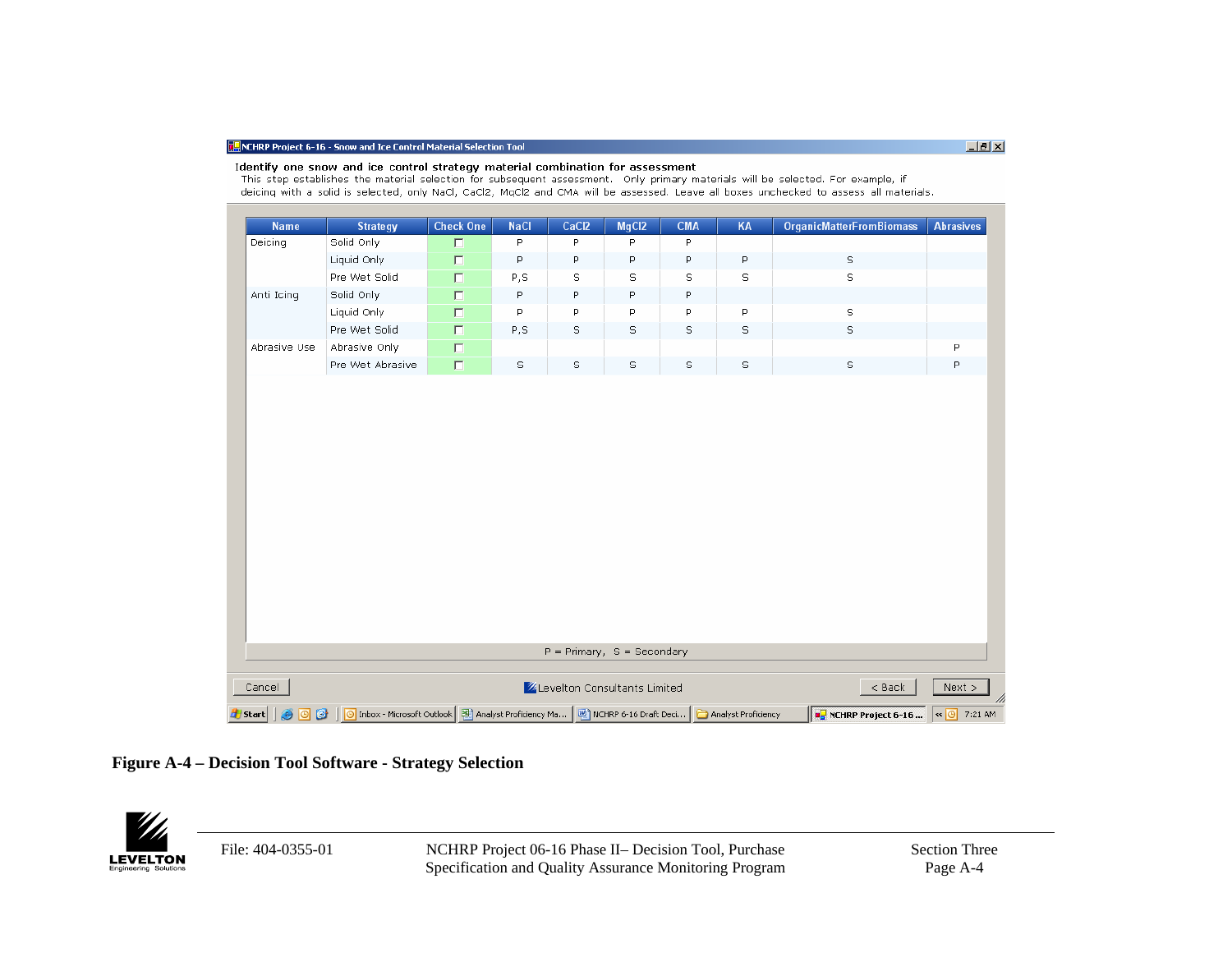#### **Maintenance area conditions**

Identify the conditions that exist in the maintenance area by checking the boxes in the 'Exists' column that apply.

| ■ Concrete Corrosion                                                                                     |                |                |                   |                     |                |                |                             |                         |
|----------------------------------------------------------------------------------------------------------|----------------|----------------|-------------------|---------------------|----------------|----------------|-----------------------------|-------------------------|
| <b>Conditions</b>                                                                                        | Exists?        | <b>NaCl</b>    | CaCl <sub>2</sub> | MgCl <sub>2</sub>   | <b>CMA</b>     | <b>KA</b>      | <b>Organic Matte</b>        | <b>Abrasives</b>        |
| Reinforcing Steel Bar                                                                                    | $\overline{M}$ | $\mathbf{1}$   | $\mathbf{1}$      | $\mathbf{1}$        | 5              | 5              | 5                           | 5                       |
| Sum of selected conditions                                                                               |                | 1.00           | 1.00              | 1.00                | 5.00           | 5.00           | 5.00                        | 5.00                    |
| Average of selected conditions                                                                           |                | 1.00           | 1.00              | 1.00                | 5.00           | 5.00           | 5.00                        | 5.00                    |
| ■ Concrete Degration                                                                                     |                |                |                   |                     |                |                |                             |                         |
| <b>Conditions</b>                                                                                        | Exists?        | <b>NaCl</b>    | CaCl <sub>2</sub> | MgCl <sub>2</sub>   | <b>CMA</b>     | KA             | <b>Organic Matte</b>        | <b>Abrasives</b>        |
| Concrete Pavement And Structures                                                                         | $\overline{v}$ | $\overline{4}$ | 3.                | 3                   | 3              | $\overline{4}$ | 5.                          | 5                       |
| Sum of selected conditions                                                                               |                | 4.00           | 3.00              | 3.00                | 3.00           | 4.00           | 5.00                        | 5.00                    |
| Average of selected conditions                                                                           |                | 4.00           | 3.00              | 3.00                | 3.00           | 4.00           | 5.00                        | 5.00                    |
| ■ Drinking Water                                                                                         |                |                |                   |                     |                |                |                             |                         |
| <b>Conditions</b>                                                                                        | Exists?        | <b>NaCl</b>    | CaCl <sub>2</sub> | MqCl2               | <b>CMA</b>     | KA             | <b>Organic Matte</b>        | <b>Abrasives</b>        |
| Shallow Groundwater Used For Drinking                                                                    | $\overline{M}$ | 3              | 5                 | 5                   | $\overline{4}$ | $\overline{4}$ | 3.                          | 5                       |
| Sum of selected conditions                                                                               |                | 3.00           | 5.00              | 5.00                | 4.00           | 4.00           | 3.00                        | 5.00                    |
| Average of selected conditions                                                                           |                | 3.00           | 5.00              | 5.00                | 4.00.          | 4.00           | 3.00                        | 5.00                    |
| ■ Metal Infrastructure                                                                                   |                |                |                   |                     |                |                |                             |                         |
| <b>Conditions</b>                                                                                        | Exists?        | <b>NaCl</b>    | CaCl <sub>2</sub> | MgCl <sub>2</sub>   | <b>CMA</b>     | <b>KA</b>      | <b>Organic Matte</b>        | <b>Abrasives</b>        |
| <b>Steel Bridges</b>                                                                                     | $\overline{V}$ | 1              | $\mathbf{1}$      | 1                   | $\overline{4}$ | 4              | 5                           | 5                       |
| Other Metal Infrastructure Of Concern                                                                    | $\overline{V}$ | 1              | $\mathbf{1}$      | $\mathbf{1}$        | $\overline{4}$ | $\overline{4}$ | 5                           | 5                       |
| Sum of selected conditions                                                                               |                | 2.00           | 2.00              | 2.00                | 8.00           | 8.00           | 10.00                       | 10.00                   |
| Average of selected conditions                                                                           |                | 1.00           | 1.00              | 1.00                | 4.00           | 4.00           | 5.00                        | 5.00                    |
| $\equiv$ Soil                                                                                            |                |                |                   |                     |                |                |                             |                         |
| <b>Conditions</b>                                                                                        | Exists?        | <b>NaCl</b>    | CaC <sub>12</sub> | MgCl <sub>2</sub>   | <b>CMA</b>     | KA             | <b>Organic Matte</b>        | <b>Abrasives</b>        |
| Poor Soil Structure Within 10m Of The Roadway                                                            | п              | $\overline{2}$ | $\overline{4}$    | $\overline{4}$      | 5              | 5              | 5.                          | 5                       |
| Sum of selected conditions                                                                               |                | 0.00           | 0.00              | 0.00                | 0.00           | 0.00           | 0.00                        | 0.00                    |
| Averson of colocted conditions                                                                           |                | $\Omega$       | $\Omega$          | O.                  | $\Omega$       | $\Omega$       | $\Omega$                    | $\Omega$                |
| Levelton Consultants Limited<br>Cancel                                                                   |                |                |                   |                     |                |                | $<$ Back                    | Next                    |
|                                                                                                          |                |                |                   |                     |                |                |                             |                         |
| O Inbox - Microsoft Outlook   图 Analyst Proficiency Ma   四 NCHRP 6-16 Draft Deci<br><mark>H</mark> Start |                |                |                   | Analyst Proficiency |                |                | <b>B</b> NCHRP Project 6-16 | $\mathbf{R}$<br>7:22 AM |

## **Figure A-5 – Decision Tool Software - Maintenance Area Conditions**



File: 404-0355-01 NCHRP Project 06-16 Phase II– Decision Tool, Purchase Specification and Quality Assurance Monitoring Program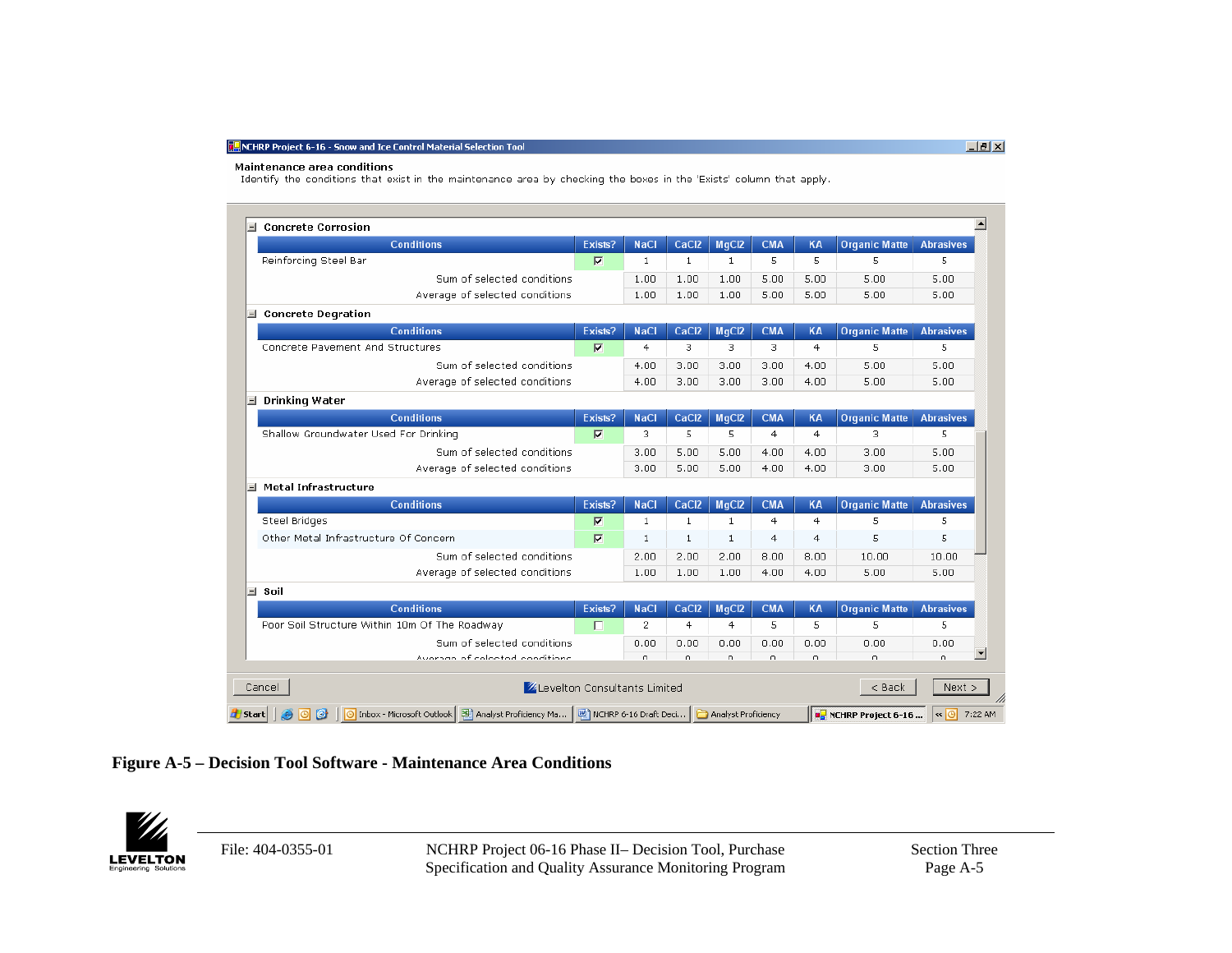#### Input material information

Optionally add additional candidate materials by clicking the 'Insert Candidate Material...' button. Phase and concentration data must be input in a subsequent step for each candidate material added.

|                                                  | Insert Candidate Material   Delete Candidate Material                                    |             |        |        |                                          |         |                     |                     |                             |          |
|--------------------------------------------------|------------------------------------------------------------------------------------------|-------------|--------|--------|------------------------------------------|---------|---------------------|---------------------|-----------------------------|----------|
|                                                  |                                                                                          |             |        |        | <b>Materials from strategy selection</b> |         |                     | <b>User defined</b> |                             |          |
|                                                  | <b>Material Information</b>                                                              | <b>NaCl</b> | CaCl2  | MgCl2  | <b>CMA</b>                               | KA      | <b>Abrasives</b>    | MgCl2+OMB           |                             |          |
|                                                  | Concentration, if liquid (% w/w)                                                         | 23.00       | 30.00  | 28.00  | 25.00                                    | 50.00   |                     | 25.00               |                             |          |
|                                                  | Cost per tonne $(\$)$                                                                    | 50.00       | 130.00 | 120.00 | 1150.00                                  | 1000.00 | 80.00               | 180.00              |                             |          |
|                                                  | Saturated Concentration (%)                                                              |             |        |        |                                          |         | N/A                 | 1.00                |                             |          |
|                                                  | Purity, if solid (% w/w)                                                                 |             |        |        |                                          |         | 99.00               |                     |                             |          |
|                                                  | Moisture, if solid (% w/w)                                                               |             |        |        |                                          |         | 1.00                |                     |                             |          |
| Matrix                                           |                                                                                          | Liquid      | Liquid | Liquid | Liquid                                   | Liquid  | Solid               | Liquid              |                             |          |
|                                                  |                                                                                          |             |        |        |                                          |         |                     |                     |                             |          |
| Cancel                                           |                                                                                          |             |        |        | Levelton Consultants Limited             |         |                     |                     |                             | $8$ Back |
| <mark>#</mark> start<br>$\left( \bullet \right)$ | O Inbox - Microsoft Outlook   관) Analyst Proficiency Ma   관) NCHRP 6-16 Draft Deci<br>回回 |             |        |        |                                          |         | Analyst Proficiency |                     | <b>B</b> NCHRP Project 6-16 |          |

### **Figure A-6 – Decision Tool Software - Material Information**



File: 404-0355-01 NCHRP Project 06-16 Phase II– Decision Tool, Purchase Specification and Quality Assurance Monitoring Program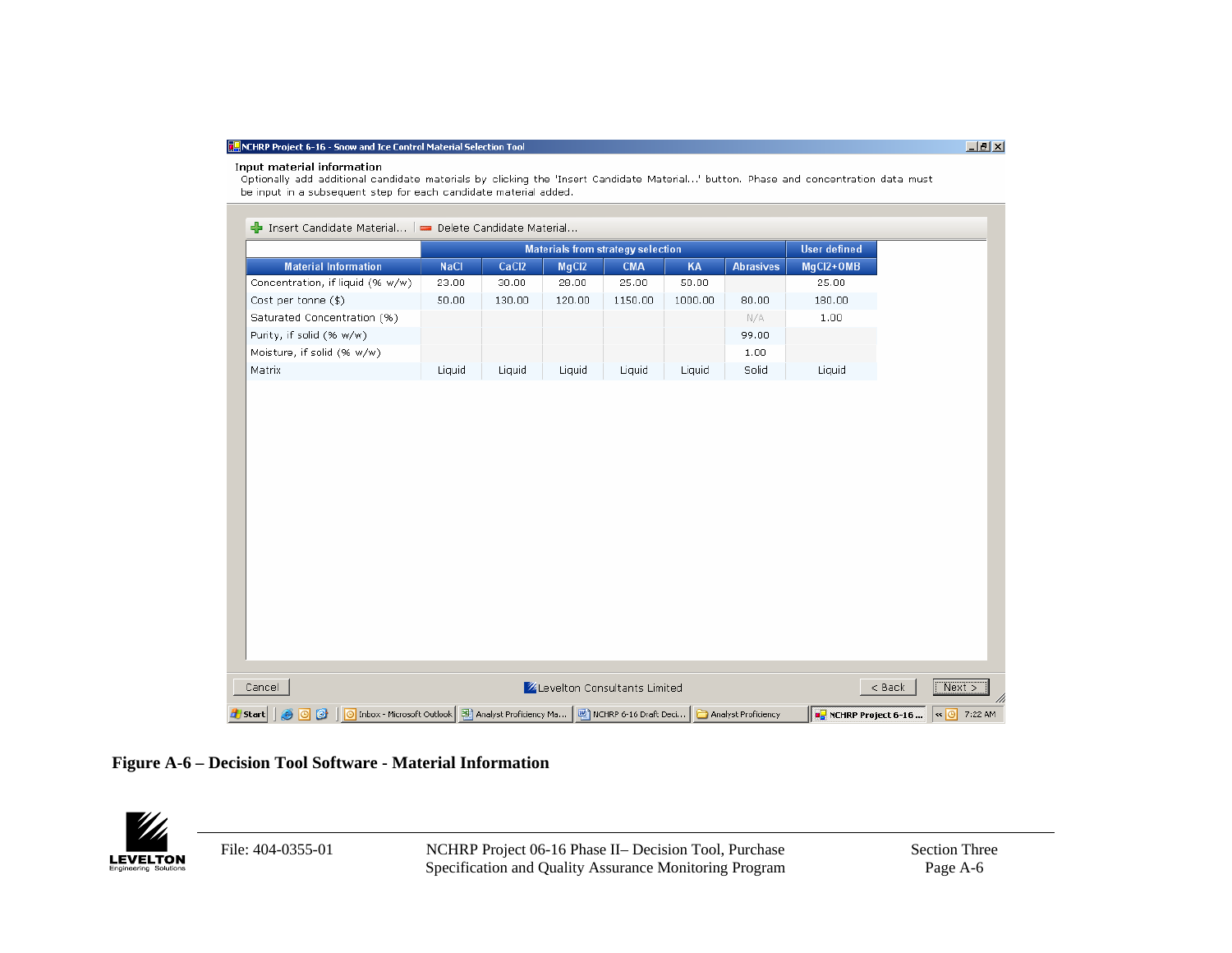#### Input phase data information

Enter the EC(%) for each candidate material, the values for MP will be calculated. To change user defined EC(%) values, click the corresponding column header.

|        | <b>Temperature</b>           |          | <b>NaCl</b>     |          | CaCl <sub>2</sub> |                       | MgCl2                                                                                                                                       |          | KA              |               | <b>CMA</b>      | MgCl2+OMB       |           |           |
|--------|------------------------------|----------|-----------------|----------|-------------------|-----------------------|---------------------------------------------------------------------------------------------------------------------------------------------|----------|-----------------|---------------|-----------------|-----------------|-----------|-----------|
|        |                              |          | $BC(\%) = 23.0$ |          | $BC(\%)=30.0$     |                       | $BC(\%)=28.0$                                                                                                                               |          | $BC(\%)=50.0$   |               | $BC(\%) = 25.0$ | $BC(\%) = 25.0$ |           |           |
| F.     | $\mathsf{C}$<br>$\mathbf{v}$ | $EC(\%)$ | <b>MP</b>       | $EC(\%)$ | <b>MP</b>         | $EC(\%)$              | <b>MP</b>                                                                                                                                   | $EC(\%)$ | <b>MP</b>       | $EC(\%)$      | <b>MP</b>       | $EC(\%)$        | <b>MP</b> |           |
| 30.00  | $-1.11$                      | 2.0      | 10.50           | 2.0      | 14.00             | <b>Input Required</b> |                                                                                                                                             |          |                 |               |                 |                 |           |           |
| 29.00  | $-1.67$                      | 3.0      | 6.67            | 3.0      | 9.00              |                       |                                                                                                                                             |          |                 |               |                 |                 |           |           |
| 28.00  | $-2.22$                      | 4.0      | 4.75            | 4.0      | 6.50              |                       | Enter the Eutectic Concentration % (EC) value that corresponds to the<br>material at the assesment temperature of 10.00 degrees Fahrenheit. |          |                 |               |                 |                 |           |           |
| 27.00  | $-2.78$                      | 5.0      | 3.60            | 5.0      | 5.00              |                       |                                                                                                                                             |          |                 |               |                 |                 |           |           |
| 26.00  | $-3.33$                      | 6.0      | 2.83            | 5.7      | 4.26              |                       |                                                                                                                                             |          | <b>Material</b> |               |                 |                 |           | Value (%) |
| 25.00  | $-3.89$                      | 7.0      | 2.29            | 6.4      | 3.69              |                       | MgCl2+OMB                                                                                                                                   |          |                 |               |                 |                 |           | 13.10     |
| 24.00  | $-4.44$                      | 7.5      | 2.07            | 7.0      | 3.29              |                       |                                                                                                                                             |          |                 |               |                 |                 |           |           |
| 23.00  | $-5.00$                      | 8.0      | 1.88            | 8.0      | 2.75              |                       |                                                                                                                                             |          |                 |               |                 |                 |           |           |
| 22.00  | $-5.56$                      | 8.5      | 1.71            | 9.0      | 2.33              |                       |                                                                                                                                             |          |                 |               |                 |                 |           |           |
| 21.00  | $-6.11$                      | 9.0      | 1.56            | 9,5      | 2.16              |                       |                                                                                                                                             |          |                 |               |                 |                 |           |           |
| 20.00  | $-6.67$                      | 9,6      | 1.40            | 10.0     | 2.00              |                       |                                                                                                                                             |          |                 |               |                 |                 |           |           |
| 19.00  | $-7.22$                      | 10.3     | 1.23            | 10.5     | 1.86              |                       |                                                                                                                                             |          |                 |               |                 |                 |           |           |
| 18.00  | $-7.78$                      | 10.9     | 1.11            | 11.0     | 1.73              |                       |                                                                                                                                             |          |                 |               |                 |                 | OK        | Cancel    |
| 17.00  | $-8.33$                      | 11.4     | 1.02            | 11.5     | 1.61              |                       |                                                                                                                                             |          |                 |               |                 |                 |           |           |
| 16.00  | $-8.89$                      | 11.9     | 0.93            | 12.0     | 1.50              | 10.8                  | 1.59                                                                                                                                        | 17.0     | 1.94            | 17.2          | 0.45            |                 |           |           |
| 15.00  | $-9.44$                      | 12.4     | 0.85            | 12.5     | 1.40              | 11.1                  | 1.52                                                                                                                                        | 17.5     | 1.86            | 17.7          | 0.41            |                 |           |           |
| 14.00  | $-10.00$                     | 12.9     | 0.78            | 13.0     | 1.31              | 11.4                  | 1.46                                                                                                                                        | 18.0     | 1.78            | 18.3          | 0.37            |                 |           |           |
| 13.00  | $-10.56$                     | 13.4     | 0.72            | 13.5     | 1.22              | 11.9                  | 1.35                                                                                                                                        | 19.0     | 1.63            | 18.8          | 0.33            |                 |           |           |
| 12.00  | $-11.11$                     | 14.2     | 0.62            | 14.0     | 1.14              | 12.3                  | 1.28                                                                                                                                        | 19.5     | 1.56            | 19.4          | 0.29            |                 |           |           |
| 11.00  | $-11.67$                     | 14.8     | 0.55            | 14.5     | 1.07              | 12.7                  | 1.20                                                                                                                                        | 20.0     | 1.50            | 19.9          | 0.26            |                 |           |           |
| 10.00  | $-12.22$                     | 15.3     | 0.50            | 15.3     | 0.96              | 13.1                  | 1.14                                                                                                                                        | 20.5     | 1.44            | 20.6          | 0.21            | 13.1            | 0.91      |           |
| 9.00   | $-12.78$                     | 15.8     | 0.46            | 15.6     | 0.92              | 13.4                  | 1.09                                                                                                                                        | 21.0     | 1.38            | 21.3          | 0.17            |                 |           |           |
| 8.00   | $-13.33$                     | 16.4     | 0.40            | 16.0     | 0.88              | 13.7                  | 1.04                                                                                                                                        | 21.5     | 1.33            | 21.8          | 0.15            |                 |           |           |
| 7.00   | 12.00                        | $-1$     | 0.25            | $+ - -$  | $O = 0.4$         | $\sim$ $\sim$         | $+ 0.4$                                                                                                                                     | 000      | $+ 07$          | $\sim$ $\sim$ | 0.10            |                 |           |           |
|        |                              |          |                 |          |                   |                       |                                                                                                                                             |          |                 |               |                 |                 |           |           |
| Cancel |                              |          |                 |          |                   |                       | Levelton Consultants Limited                                                                                                                |          |                 |               |                 |                 |           | $<$ Back  |

**Figure A-7 – Decision Tool Software - Phase Data** 



File: 404-0355-01 NCHRP Project 06-16 Phase II– Decision Tool, Purchase Specification and Quality Assurance Monitoring Program